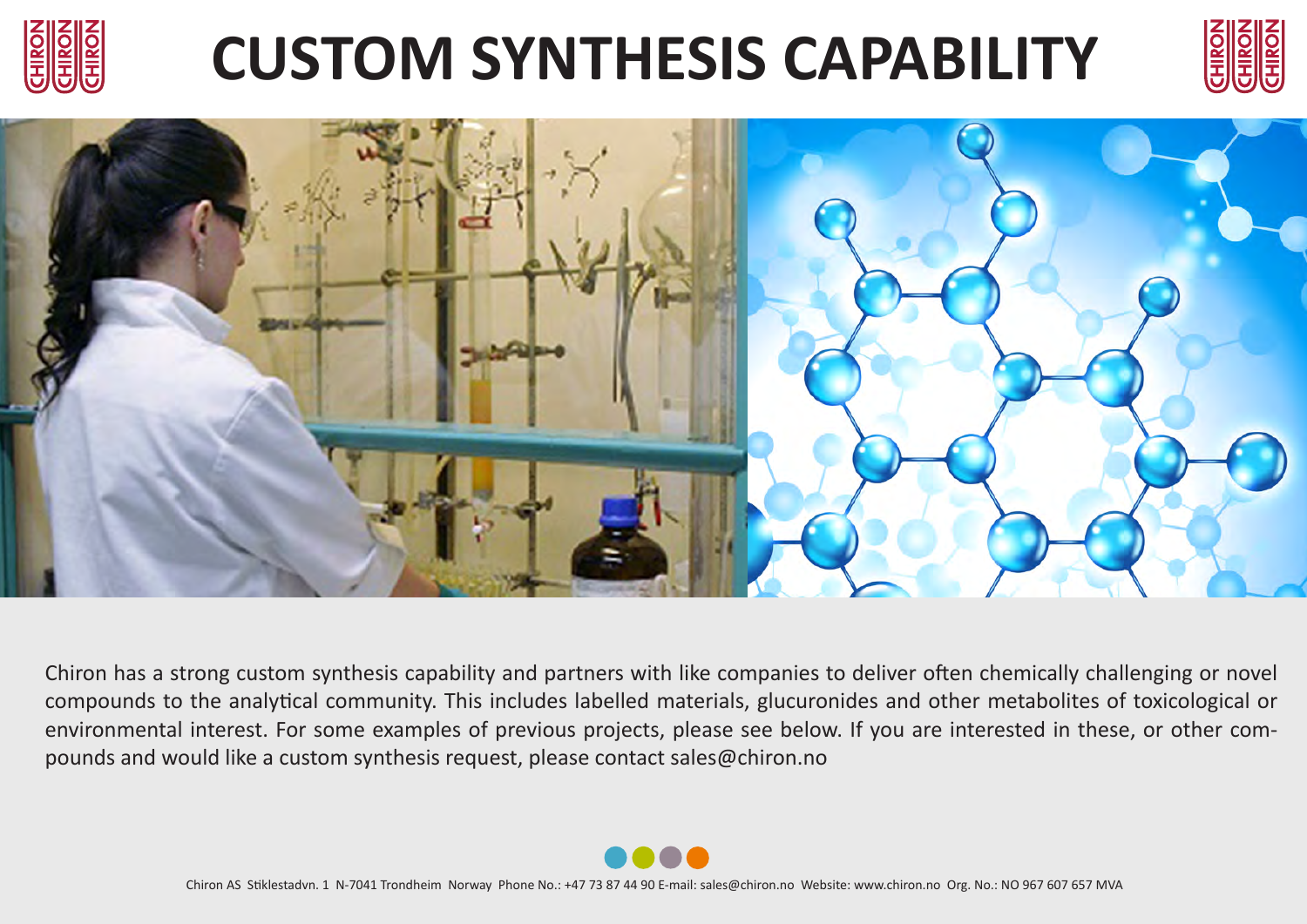



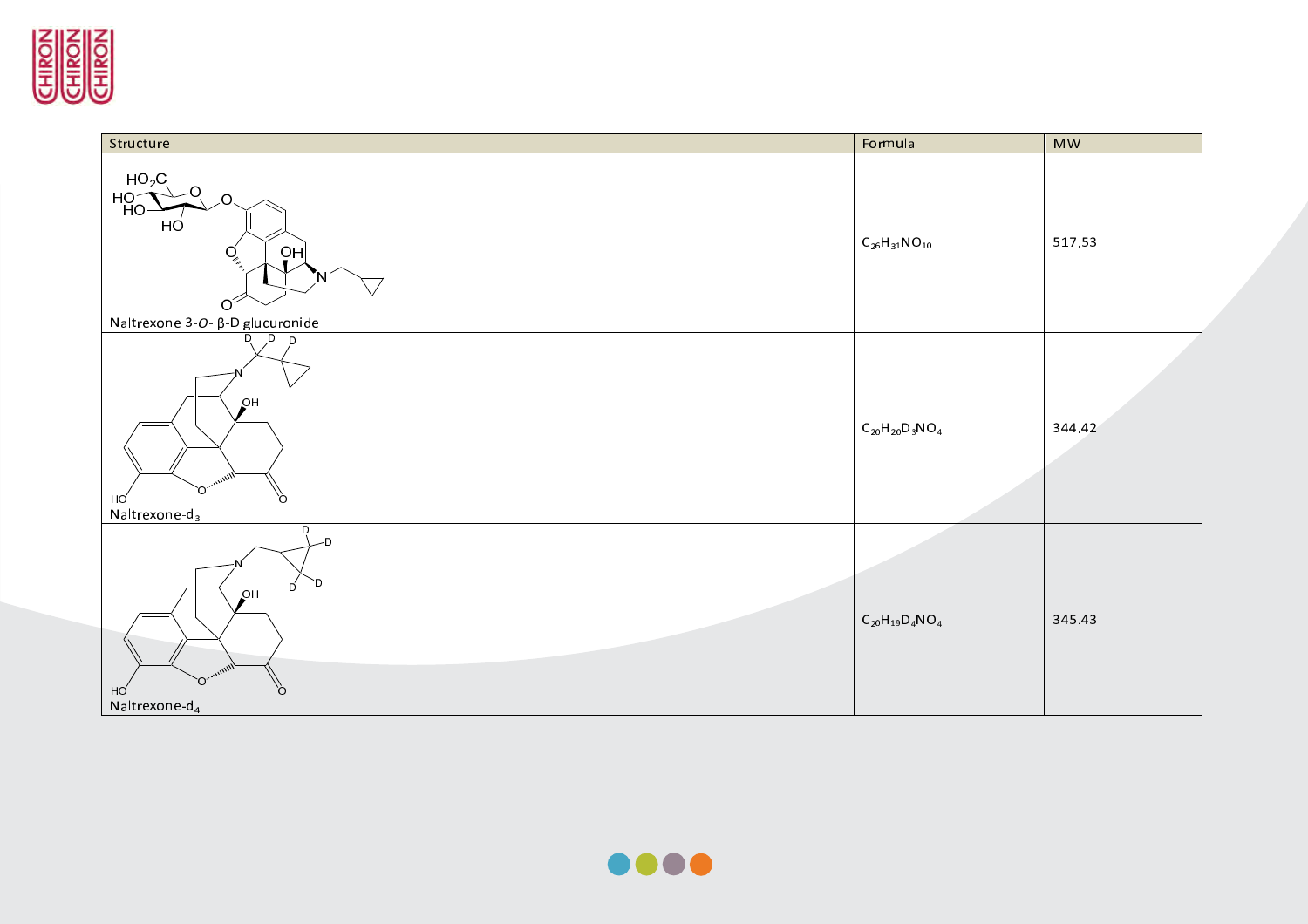

| Structure                                                                                                         | Formula                  | <b>MW</b> |
|-------------------------------------------------------------------------------------------------------------------|--------------------------|-----------|
| $HO_2C$<br>-O<br>H <sub>O</sub><br>O.<br>HÓ<br>OH<br>$\overline{Q}$<br>N<br>$O^2$                                 | $C_{25}H_{29}NO_{10}$    | 503.50    |
| Naloxone 3-O- β-D glucuronide                                                                                     |                          |           |
| HO <sub>2</sub> C<br>O<br>$H_O$<br>$\Omega$<br>HO<br>D<br>D, D<br>OH<br>Q<br>D<br>D<br>$O^2$                      | $C_{25}H_{24}D_5NO_{10}$ | 508.53    |
| d <sub>4</sub> -Naloxone 3-O-beta-D glucuronide                                                                   |                          |           |
| HO.<br>$O_{\mu_{\ell_{\ell_{\ell}}}}$<br>$\langle$<br>N<br>O <sub>H</sub><br>$D_2C^2$<br>Nalmefene-d <sub>2</sub> | $C_{21}H_{23}D_2NO_3$    | 341.44    |
|                                                                                                                   |                          |           |

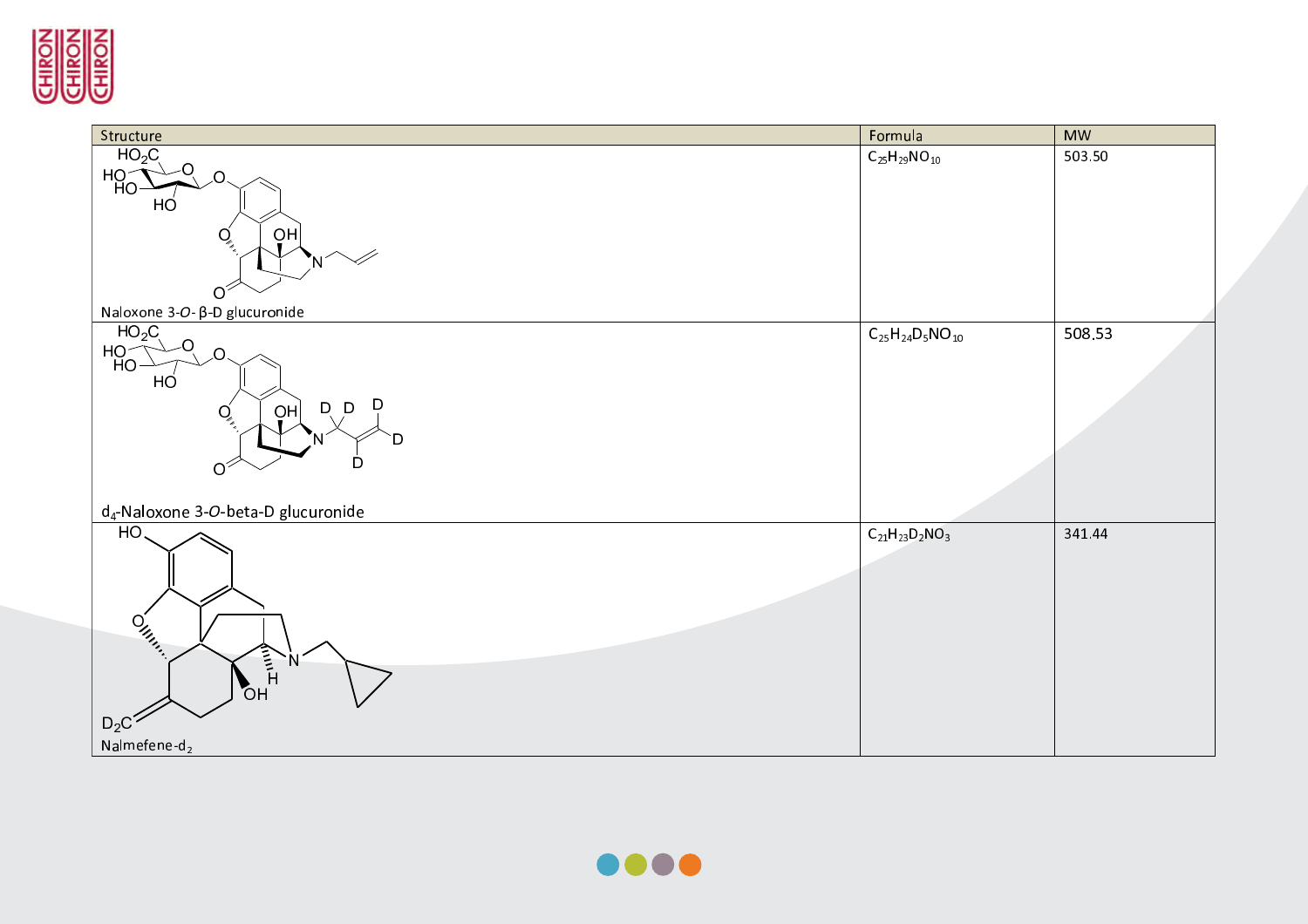

| Structure                                                                                                                                            | Formula                 | <b>MW</b> |
|------------------------------------------------------------------------------------------------------------------------------------------------------|-------------------------|-----------|
| HO.<br><b>D</b><br>D<br>$\mathrm{o}'_{\mu_{\mu_{\mu_{\alpha}}}}$<br>D<br>$\sum_{n=1}^{\infty}$<br>N<br>Nalmefene-d <sub>3</sub>                      | $C_{21}H_{22}D_3NO_3$   | 342.45    |
| $HO_{lin}$<br>HO.<br>$\overline{5}$ н<br>ö<br>Posaconazole glucuronide                                                                               | $C_{43}H50F_2N_8O_{10}$ | 876.90    |
| Ν.<br>$\overline{C}$<br>$H$ O/ $\mu$ <sub><math>\mu</math></sub><br>HO <sub>2</sub> C<br>OH<br>н $\bar{\tilde{\sigma}}$<br>Clozapine 5-N-glucuronide | $C_{25}H_{29}CIN_4O_5$  | 500.97    |

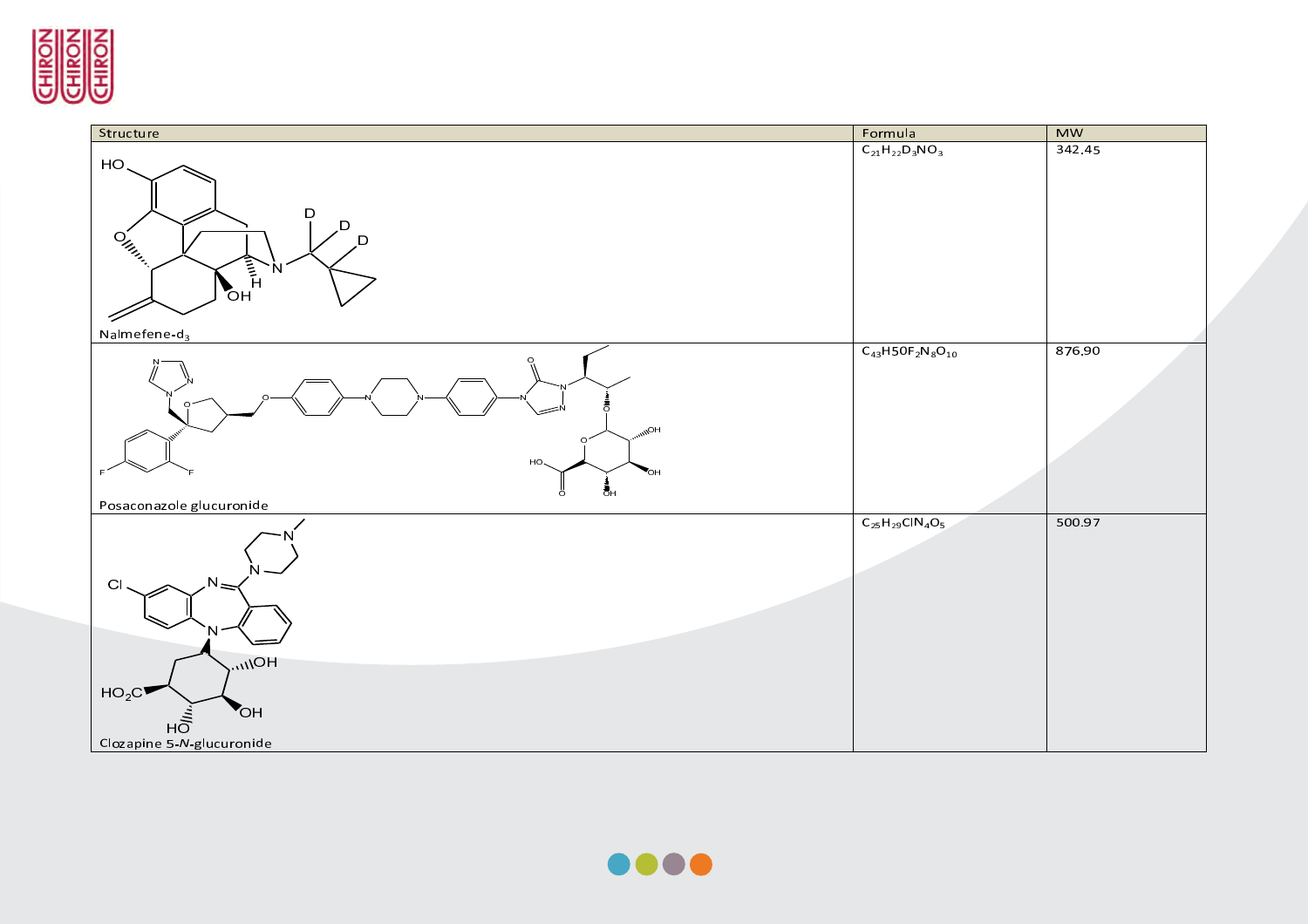